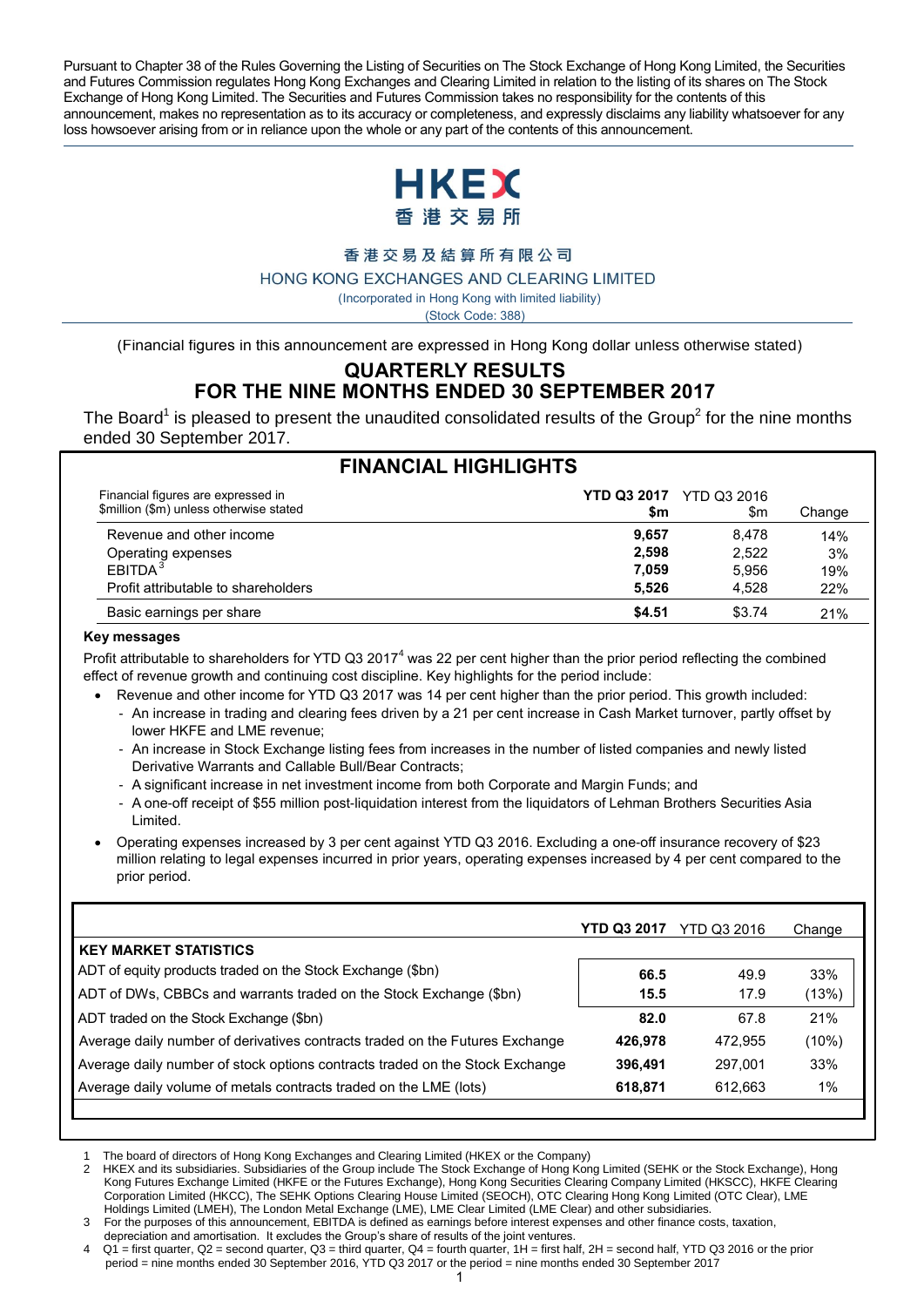# **BUSINESS REVIEW**





 $95.2$ 

*Fig. 1 – Market activity and Group Revenue*<sup>5</sup>

Market sentiment continued to improve in Q3 2017 with Cash Market headline ADT rising to \$93.2 billion, 20 per cent above Q2 2017. Stock Connects Trading volumes continued to increase and reached record quarterly highs, with Northbound and Southbound ADT being 11 per cent and 28 per cent higher than Q2 2017. However, market volatility remained low adversely impacting derivatives volumes. While the ADV of HKFE contracts traded in Q3 2017 was 1 per cent up against Q2 2017, it was 7 per cent below the full year of 2016.

Revenue and other income overall for Q3 2017 was 9 per cent higher than Q2 2017. This reflected the increase in Cash Market trading and clearing revenue, together with increases in listing fees from more newly listed Derivative Warrants (DWs) and Callable Bull/Bear Contracts (CBBCs), but was partly offset by a seasonal decrease in depository, custody and nominee services fees.

For YTD Q3 2017, revenue and other income increased by \$1,179 million (14 per cent) compared to the prior year period, partly due to a significant increase in net investment income of \$625 million (including a one-off receipt of \$14 million deferred consideration on sale of shares in LCH.Clearnet Group Limited (LCH)) and a one-off receipt of \$55 million postliquidation interest from the liquidators of Lehman Brothers Securities Asia Limited (Lehman). Excluding these items, revenue increased by 6 per cent with higher volumes in the Cash Market being offset by lower volumes in HKFE and lower revenue from the LME.

Operating expenses for YTD Q3 2017 increased by 3 per cent against the prior period. After adjusting for a one-off insurance recovery of \$23 million of legal costs incurred in prior years (relating to the warehouse litigation in the United States (US) which for the LME and HKEX defendants has now been concluded), operating expenses increased by 4 per cent. This increase arose primarily from increases in staff costs, which were partly offset by savings in Information Technology (IT) costs. Having regard to persistent global economic uncertainties, the Group continues to maintain a prudent approach to cost management.

 $\overline{a}$ 5 Excludes net investment income and sundry income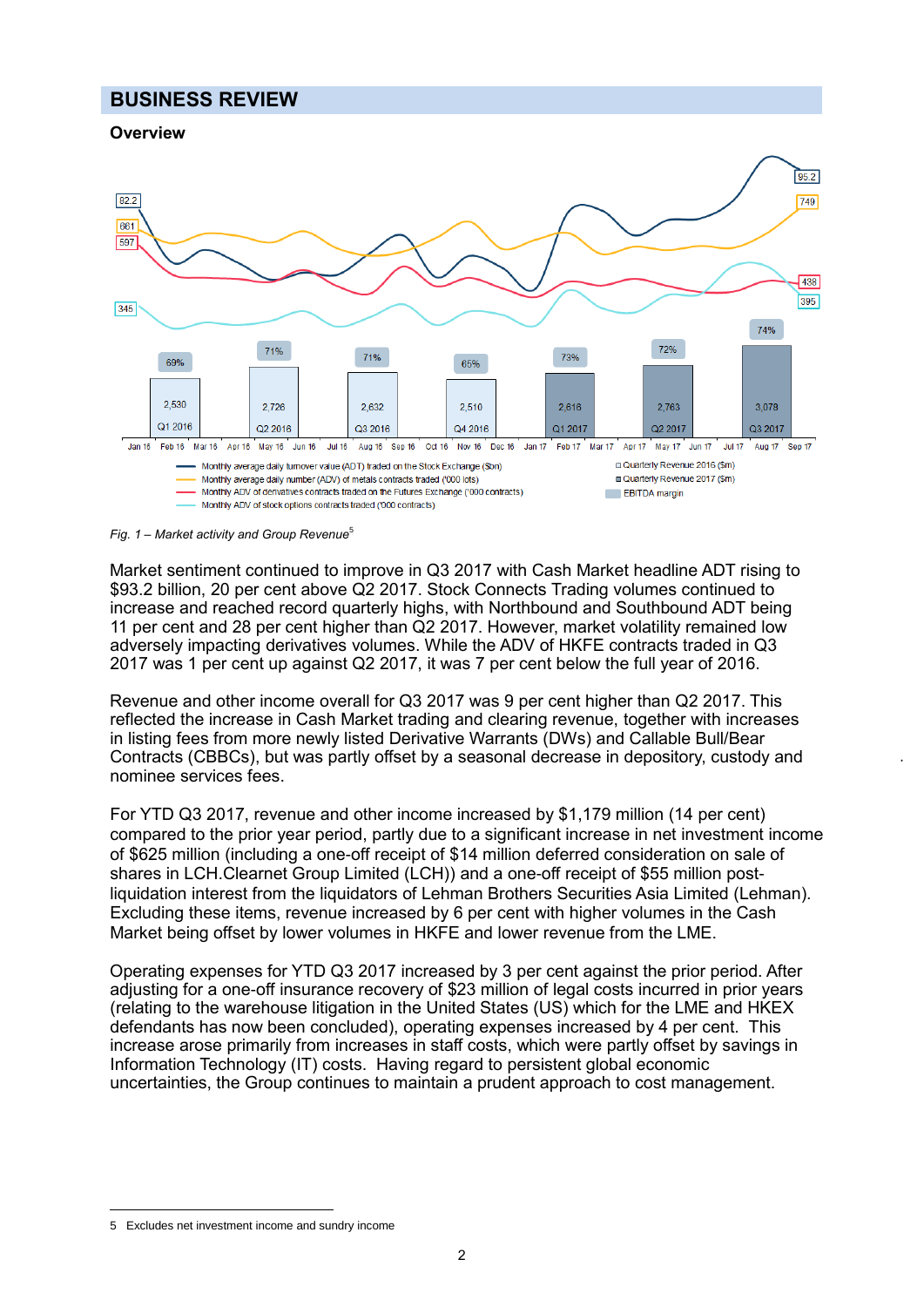# **Business Update and Analysis of Results by Operating Segment**

|                                         | <b>YTD Q3 2017</b>                           |                      | <b>YTD Q3 2016</b><br>Change          |                      |                                        |                       |
|-----------------------------------------|----------------------------------------------|----------------------|---------------------------------------|----------------------|----------------------------------------|-----------------------|
|                                         | <b>Revenue</b><br>and other<br>income<br>\$m | <b>EBITDA</b><br>\$m | Revenue<br>and other<br>income<br>\$m | <b>EBITDA</b><br>\$m | Revenue<br>and other<br>income<br>$\%$ | <b>EBITDA</b><br>$\%$ |
| Results by segment:                     |                                              |                      |                                       |                      |                                        |                       |
| Cash                                    | 2,403                                        | 1,975                | 1.980                                 | 1,582                | 21%                                    | 25%                   |
| <b>Equity and Financial Derivatives</b> | 1,540                                        | 1,196                | 1,576                                 | 1,240                | (2%)                                   | (4%)                  |
| Commodities                             | 1,096                                        | 652                  | 1,178                                 | 743                  | (7%)                                   | (12%)                 |
| Clearing                                | 3,578                                        | 2,991                | 3,165                                 | 2,634                | 13%                                    | 14%                   |
| Platform and Infrastructure             | 424                                          | 312                  | 399                                   | 288                  | 6%                                     | 8%                    |
| Corporate Items                         | 616                                          | (67)                 | 180                                   | (531)                | 242%                                   | (87%)                 |
|                                         | 9,657                                        | 7.059                | 8,478                                 | 5,956                | 14%                                    | 19%                   |

#### **Cash Segment**

#### **Analysis of Results**

Trading fees and trading tariff increased by 30 per cent compared to YTD Q3 2016, below the 33 per cent growth in ADT. This was primarily because of an increase in average transaction size, which dampened the increase in trading tariff income.

Stock Exchange listing fees rose by \$40 million, reflecting a \$32 million increase in annual listing fees from a higher number of listed companies and an \$8 million increase in initial listing fees due to more newly listed companies than in YTD Q3 2016.

Market data fees increased by 18 per cent as a result of higher allocated revenue following an increase in the volume of cash equities traded, alongside decreases in the volumes of DWs, CBBCs and warrants traded.

Operating expenses rose by 8 per cent due to additional headcount for strategic projects.

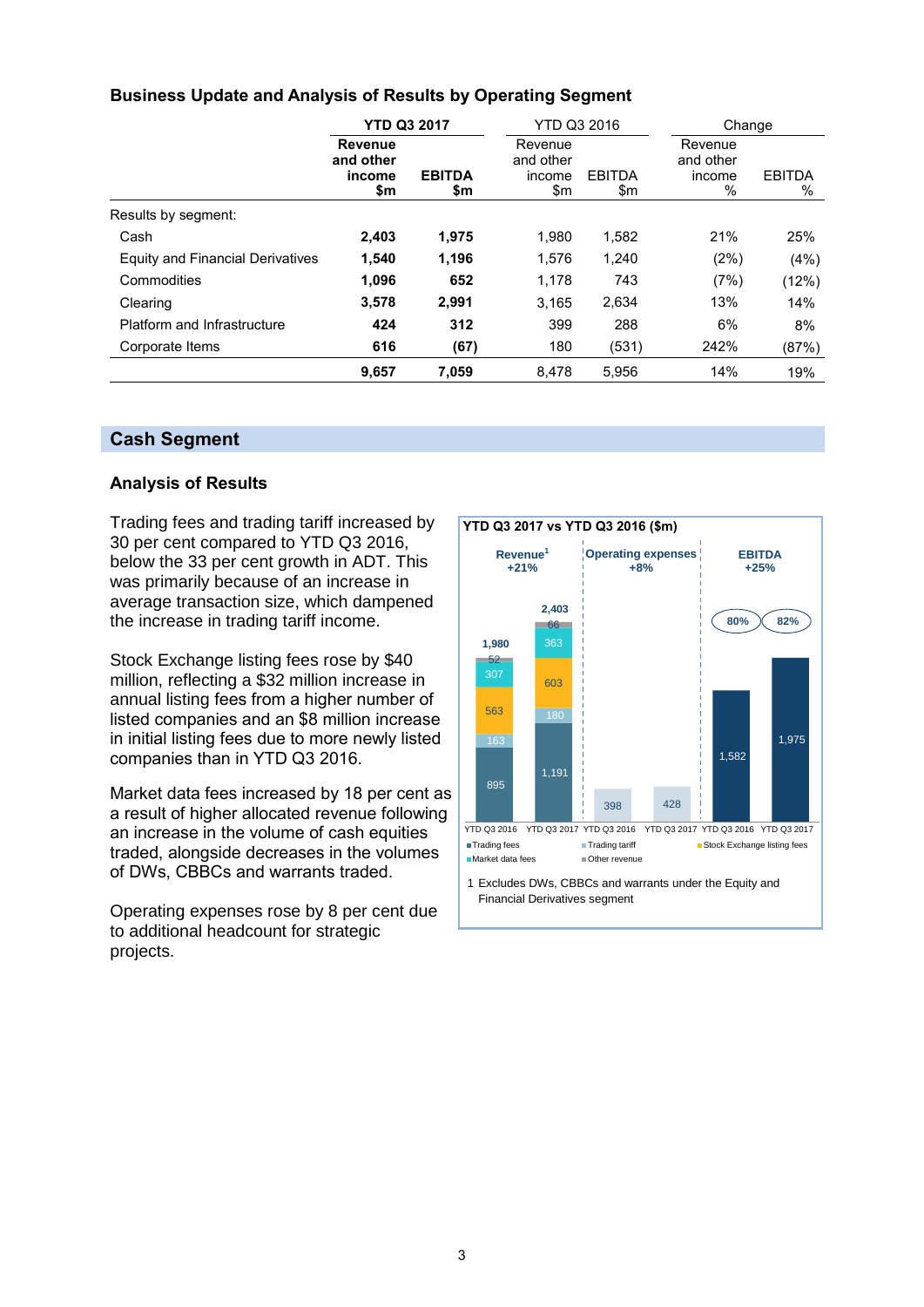#### **Business Update**

The Hong Kong Cash Market sentiment improved further in Q3 2017, with a 17 per cent increase in ADT of equity products traded on the Stock Exchange as compared to Q2 2017 (44 per cent increase in ADT as compared to Q3 2016).

Trading volumes from Stock Connects continued their steady growth and a number of record highs (see below) were reached during Q3 2017, demonstrating growing interest among Mainland investors in Hong Kong listed equity investments.

Following MSCI Inc.'s decision in June 2017 to include A shares in its global benchmark equity index, international investors have also shown a growing enthusiasm for China A Shares and the use of Stock Connects.

#### **Record highs of Stock Connects in Q3 2017**

- Northbound and Southbound Trading volumes reached record quarterly highs
- Net inflows to Hong Kong have increased for 23 consecutive months

To further raise awareness by international investors, HKEX, the Shenzhen Stock Exchange and China Securities Depository and Clearing Corporation Limited (ChinaClear) completed a major international roadshow, in September 2017,

| <b>Key Market Indicators</b>                                                                                                                                                                                                                                                                                                                         |           |         |  |
|------------------------------------------------------------------------------------------------------------------------------------------------------------------------------------------------------------------------------------------------------------------------------------------------------------------------------------------------------|-----------|---------|--|
|                                                                                                                                                                                                                                                                                                                                                      | YTD Q3    |         |  |
|                                                                                                                                                                                                                                                                                                                                                      | 2017      | 2016    |  |
| ADT of equity products traded on<br>the Stock Exchange $1,2$ (\$bn)                                                                                                                                                                                                                                                                                  | 66.5      | 49.9    |  |
| ADT of Northbound Trading $2 -$<br>Shanghai-Hong Kong Stock<br>Connect (RMBbn)                                                                                                                                                                                                                                                                       | 4.7       | 3.0     |  |
| ADT of Northbound Trading $2 -$<br>Shenzhen-Hong Kong Stock<br>Connect (RMBbn)                                                                                                                                                                                                                                                                       | 3.2       |         |  |
| Average daily number of trades of<br>equity products traded on the<br>Stock Exchange <sup>1,2</sup>                                                                                                                                                                                                                                                  | 1,002,739 | 899,219 |  |
| Number of newly listed companies<br>on the Main Board <sup>3</sup><br>Number of newly listed                                                                                                                                                                                                                                                         | 59        | 50      |  |
| companies on GEM                                                                                                                                                                                                                                                                                                                                     | 55        | 25      |  |
| Total equity funds raised                                                                                                                                                                                                                                                                                                                            |           |         |  |
| $-$ IPOs (\$bn)                                                                                                                                                                                                                                                                                                                                      | 87.6      | 135.9   |  |
| - Post-IPOs (\$bn)                                                                                                                                                                                                                                                                                                                                   | 229.0     | 179.8   |  |
| Number of companies listed on<br>the Main Board at 30 Sept                                                                                                                                                                                                                                                                                           | 1,765     | 1,687   |  |
| Number of companies listed on<br>GEM at 30 Sept                                                                                                                                                                                                                                                                                                      | 304       | 243     |  |
| Number of trading days                                                                                                                                                                                                                                                                                                                               | 185       | 184     |  |
| 1 Excludes DWs, CBBCs and warrants under the Equity and<br>Financial Derivatives segment and includes \$6.9 billion (YTD Q3<br>2016: \$3.3 billion) of ADT of Southbound Trading under<br>Shanghai-Hong Kong Stock Connect and \$1.8 billion (YTD Q3<br>2016: \$Nil) under Shenzhen-Hong Kong Stock Connect which<br>was launched on 5 December 2016 |           |         |  |

2 Includes buy and sell trades under Stock Connects

3 Includes 8 transfers from The Growth Enterprise Market (GEM) (YTD Q3 2016: 4)

to promote the Shenzhen-Hong Kong Stock Connect. The joint team met with over 150 investment institutions in Toronto, New York, Chicago, Singapore, Sydney and Melbourne. HKEX is also continuing work with regulators and Mainland counterparts to further enhance the operating model of Stock Connects including the facilitation of real-time delivery versus payment settlement arrangements.

Stock Connects generated total revenue and other income of \$277 million in YTD Q3 2017 (YTD Q3 2016: \$117 million), of which \$153 million (YTD Q3 2016: \$54 million) arose from trading and clearing activities.

55 new Exchange Participants (EPs) were admitted to the Stock Exchange during YTD Q3 2017, compared to 46 admitted in the full year of 2016, indicating continued optimism in the Hong Kong Cash Market. As of 30 September 2017, the number of EPs reached 641.

In Q3 2017, HKEX conducted five large-scale Initial Public Offering (IPO) events and 12 seminars in both Mainland China and globally, to attract high quality Mainland China and international issuers to list in Hong Kong. HKEX also conducted 16 educational seminars on the New Board Concept Paper to solicit market feedback.

Complementing the thought processes underlying the New Board Concept Paper, much of HKEX's Q3 2017 marketing effort was focused on attracting "new economy" companies to list in Hong Kong. On 11 August 2017, HKEX jointly organised the "Hong Kong's Evolving Regime: New Board for New Economy Companies" symposium with Hong Kong Cyberport. The event was attended by over 130 "new economy" industry leaders and technology entrepreneurs, in addition to over 100 intermediaries. Similar symposiums were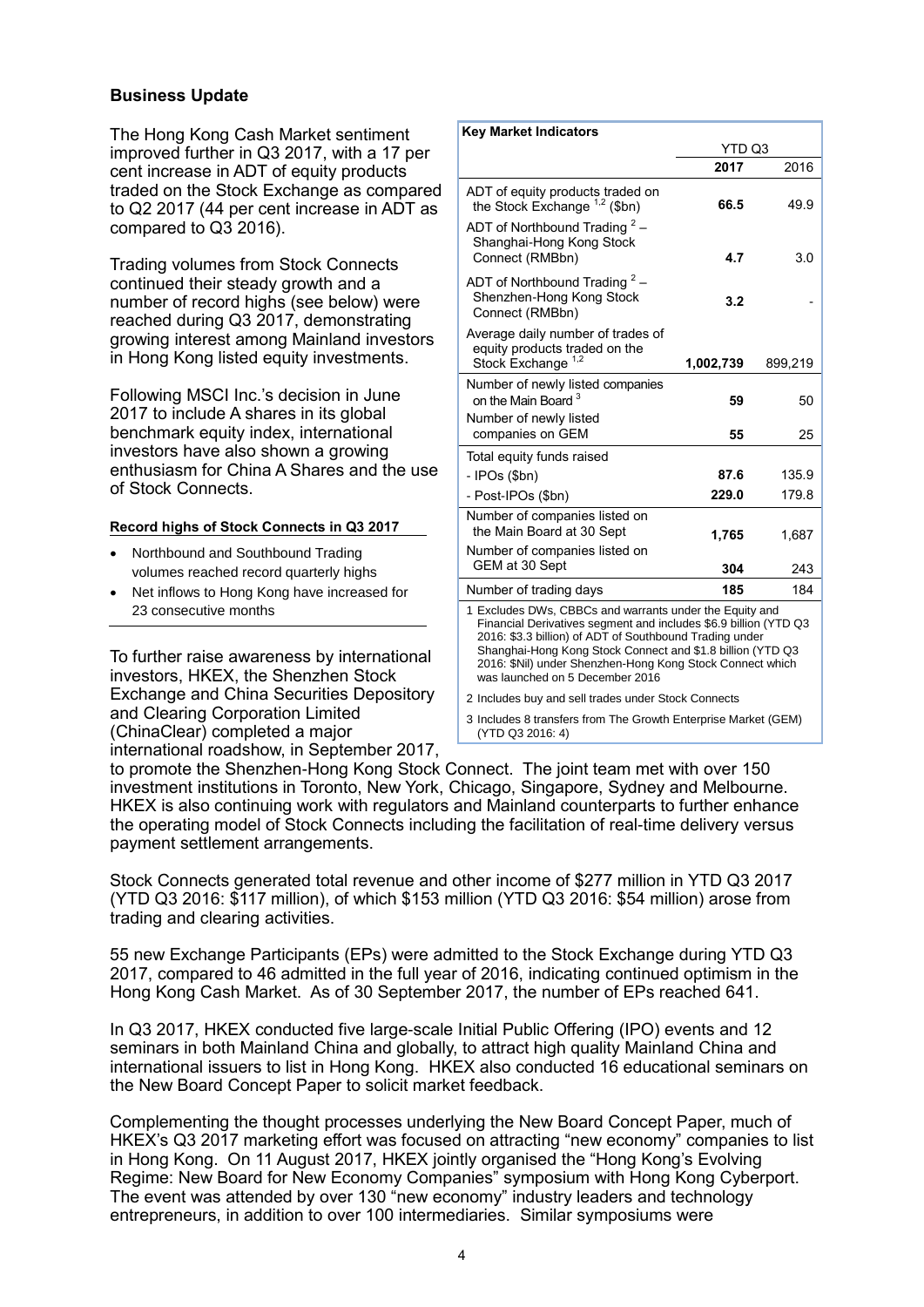co-organised with hi-tech parks in Beijing, Shanghai, Guangzhou and Shenzhen, to encourage more "new economy" companies to consider Hong Kong as their listing venue. On 12 September 2017, HKEX co-hosted the "Technology Sector Networking Reception and Seminar" with InvestHK, with participation from nearly 300 senior executives from Mainland China and international technology companies.

After careful consideration of market feedback, on 15 September 2017, the Securities and Futures Commission (SFC) and the Stock Exchange published the conclusions to the joint consultation on proposed enhancements to the Stock Exchange's decision-making and governance structure for listing regulation. The SFC and the Stock Exchange have decided to adopt the way forward as set out in the conclusions including establishing a new Listing Policy Panel and enhancing governance within the Stock Exchange's structure for reviewing the Listing Committee's decisions. Under the enhanced structure, the Stock Exchange will remain the primary frontline regulator of listed issuers and the Listing Committee will continue to make decisions under the Listing Rules, including decisions on suitability for listing.

The Stock Exchange published consultation papers on (i) Capital Raisings by Listed Issuers; (ii) Delisting and other Rule Amendments; (iii) Review of the Corporate Governance Code and Related Listing Rules; and (iv) Proposed Changes to Documentary Requirements relating to Listed Issuers and Other Minor Rule Amendments. The Stock Exchange invites market feedback on the proposals contained in these consultation papers.

# **Equity and Financial Derivatives Segment**

#### **Analysis of Results**

Market volatility remained subdued falling to levels last seen in 2014. This environment of reduced volatility continued to negatively impact derivatives trading volumes.

Trading fees and trading tariff of DWs, CBBCs and warrants declined by 11 per cent, compared to YTD Q3 2016, reflecting the 13 per cent decrease in ADT.

Trading fees of derivatives contracts traded on the Futures Exchange declined by 9 per cent compared to YTD Q3 2016 due to a 10 per cent decrease in ADV of derivatives contracts traded.

Stock Exchange listing fees rose by 39 per cent reflecting an increase in the number of newly listed DWs and CBBCs.

Operating expenses increased by 2 per cent due to increase in staff costs.

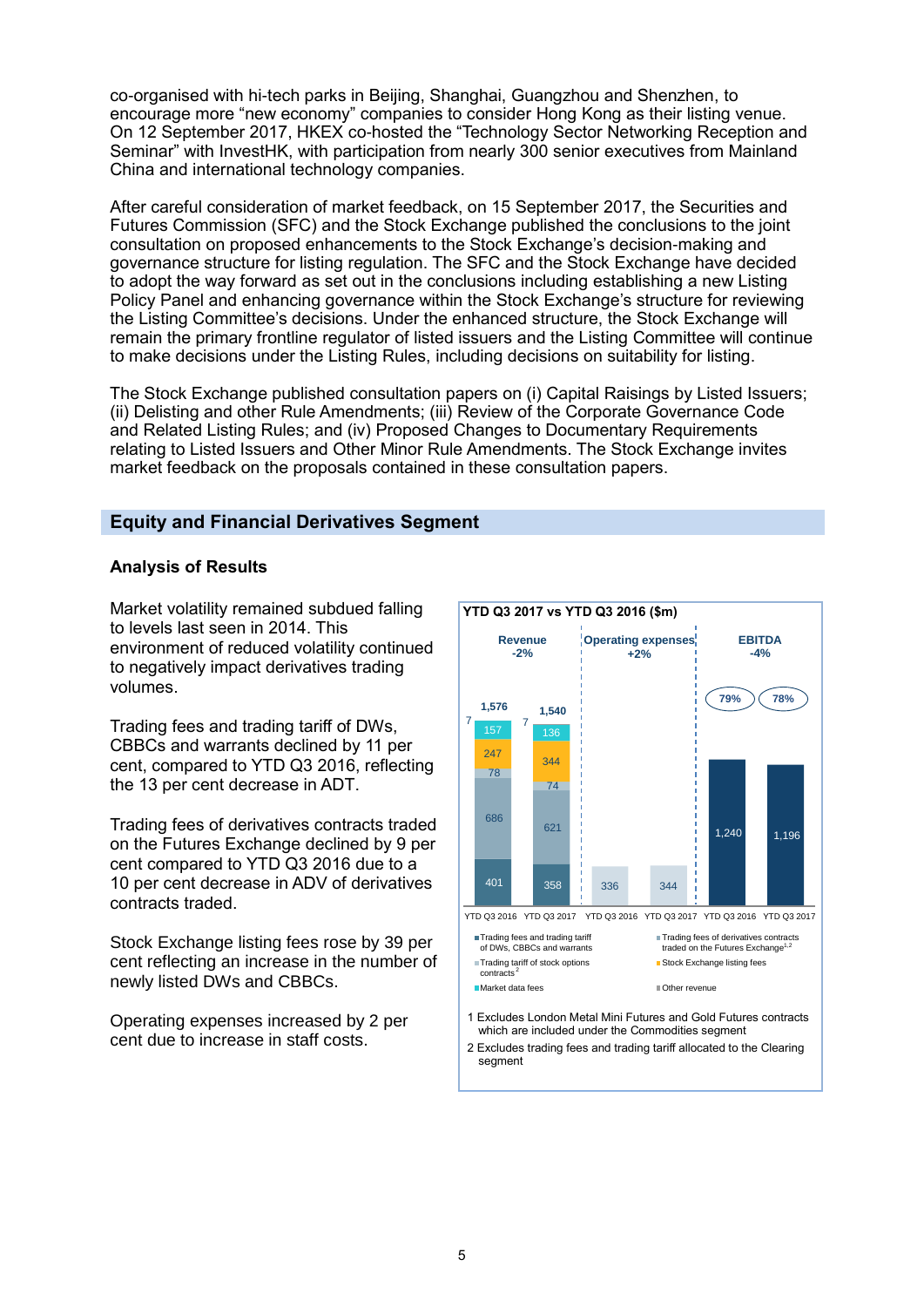#### **Business Update**

ADV of derivatives contracts traded on the Futures Exchange<sup>6</sup> in YTD Q3 2017 dropped by 10 per cent year-on-year due to reduced market volatility, but increased 1 per cent in Q3 2017 against Q2 2017.

ADV of stock options contracts traded in YTD Q3 2017 increased 33 per cent yearon-year, driven by increased trading in stock options of large blue-chip stocks, reflecting the increased volumes seen on the equity Cash Market.

An enhanced position limit regime, which included trebling the maximum position limit for stock options to 150,000 contracts as well as enhancements on hedge exemption, was introduced on 1 June 2017 to provide for the expanded scope of trading activities. The regime has provided more headroom for investors to manage risk utilising HKEX derivatives contracts. Compared to the preregime period from January to May 2017, the average open interest of stock options rallied 40 per cent and reached a new

| <b>Key Market Indicators</b>                                                                                        |            |           |  |  |
|---------------------------------------------------------------------------------------------------------------------|------------|-----------|--|--|
|                                                                                                                     |            | YTD Q3    |  |  |
|                                                                                                                     | 2017       | 2016      |  |  |
| ADT of DWs, CBBCs and warrants<br>traded on the Stock Exchange<br>\$bn)                                             | 15.5       | 17.9      |  |  |
| Average daily number of trades of<br>DWs, CBBCs and warrants traded                                                 |            |           |  |  |
| on the Stock Exchange                                                                                               | 183,767    | 190,919   |  |  |
| ADV of derivatives contracts traded<br>on the Futures Exchange <sup>1</sup>                                         | 426,723    | 472,813   |  |  |
| ADV of stock options contracts<br>traded on the Stock Exchange                                                      | 396,491    | 297,001   |  |  |
| Number of newly listed DWs                                                                                          | 5,482      | 3,675     |  |  |
| Number of newly listed CBBCs                                                                                        | 8,531      | 6,895     |  |  |
| ADV of contracts traded during                                                                                      |            |           |  |  |
| After-Hours Futures Trading <sup>1</sup>                                                                            | 27,785     | 39,043    |  |  |
| Number of trading days                                                                                              | 186        | 185       |  |  |
|                                                                                                                     | At         | At        |  |  |
|                                                                                                                     | 30 Sept    | 30 Sept   |  |  |
|                                                                                                                     | 2017       | 2016      |  |  |
| Open interest of futures and                                                                                        |            |           |  |  |
| options contracts <sup>1</sup>                                                                                      | 11,914,168 | 9,642,130 |  |  |
| 1 Excludes London Metal Mini Futures and Gold Futures contracts<br>which are included under the Commodities segment |            |           |  |  |

record in September 2017 (see below), while open interest of Hang Seng Index and Hang Seng China Enterprises Index products increased 23 per cent over the same period.

Open interest in futures and options set a new record of 16,057,614 contracts on 27 September 2017. In addition, the following record open interests were achieved during Q3 2017:

| Open interest                             | <b>Record High Date</b> | <b>Number of Contracts</b> |
|-------------------------------------------|-------------------------|----------------------------|
| <b>Stock Options</b>                      | 27 Sept                 | 11,442,518                 |
| Hang Seng Index Options                   | 27 Sept                 | 568,507                    |
| Mini Hang Seng Index Options              | 29 Aug                  | 34.161                     |
| Hang Seng China Enterprises Index Options | 27 Sept                 | 3,280,515                  |
| <b>USD/CNH Options</b>                    | 18 Sept                 | 3.314                      |
| <b>HSI Dividend Point Index Futures</b>   | 29 Sept                 | 11.422                     |

A market consultation on the enhancement of after-hours trading (T+1 session) was completed and consultation conclusions issued in August 2017. Responses were received from a broad spectrum of market participants with the majority expressing support for the proposals. Subject to regulatory approvals and market readiness the proposed enhancements will be delivered in three phases:

- extension of trading hours of equity index futures to 01:00 in November 2017;
- inclusion of equity index options in the T+1 session in 1H 2018; and
- further extension of trading hours to 03:00 in Q4 2018.

These enhancements will facilitate risk management and trading in response to market news in the European and US time zones and promote the competitiveness of Hong Kong's derivatives market in the region.

 $\overline{a}$ 6 Excludes London Metal Mini Futures and Gold Futures contracts which are included under the Commodities segment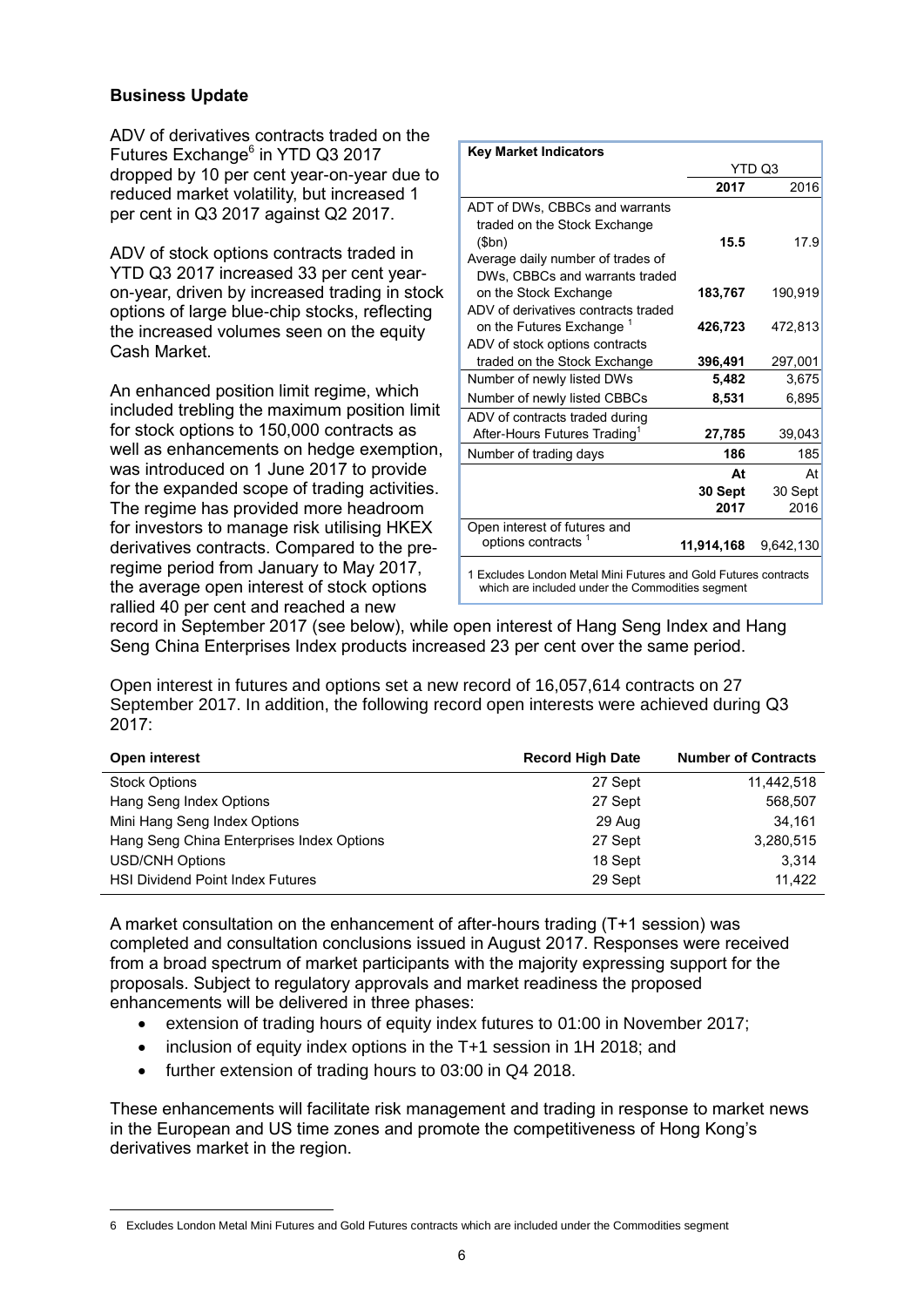To provide a capital efficient alternative to OTC equity derivatives, the Futures Exchange will introduce additional long-dated contract months in Hang Seng Index and Hang Seng China Enterprises Index Futures and Options up to 5.5 years. Subject to the SFC approval, the tentative launch date will be on 4 December 2017.

The incentive programmes to promote real-time derivatives data in the Mainland and overseas have been well received by the market since launch. In order to continue to support new derivatives products HKEX has extended these incentive programmes until the end of 2019. The regional promotion has also been extended to Thailand and Vietnam with the aim of broadening HKEX derivatives data coverage in emerging markets.

Bond Connect has been operating smoothly since its launch on 3 July 2017, allowing a broader group of international investors to access the China Interbank Bond Market (CIBM). As of 30 September 2017, 184 approved international investors, 24 onshore dealers, 50 Hong Kong local custodians and 19 Hong Kong foreign exchange settlement banks were participating in Bond Connect. Since launch, the overall foreign investor holdings in the CIBM domestic debt securities have increased by RMB237 billion, to RMB1,062 billion as at 30 September 2017.

During Q3 2017, the Bond Connect delegation participated in non-deal roadshows held in seven cities in Asia and Europe, and conducted public seminars and small group/one-to-one meetings. These allowed both the local and international investment community to understand the practical arrangements and latest developments of Bond Connect. Feedback has been positive and Bond Connect Company Limited (BCCL), a joint venture established by China Foreign Exchange Trade System (CFETS) and HKEX, is now working with the Mainland and Hong Kong authorities and financial infrastructure institutions, to introduce further enhancements to Bond Connect.

#### **Commodities Segment**

#### **Analysis of Results**

The ADV of metals contracts traded increased by 1 per cent compared to YTD Q3 2016, however trading fees fell by 8 per cent due to the fee reductions for shortdated carry trades and a position transfer fee cap introduced in September 2016.

Operating expenses rose by 2 per cent. Excluding a one-off insurance recovery of \$23 million (relating to the costs of warehouse litigation in the US incurred in prior years), operating expenses rose by 7 per cent, largely driven by increased costs for strategic initiatives (including the establishment of a commodities trading platform in the Mainland). The overall increase was partly offset by IT cost savings and lower LME operating costs arising from a weaker pound sterling.

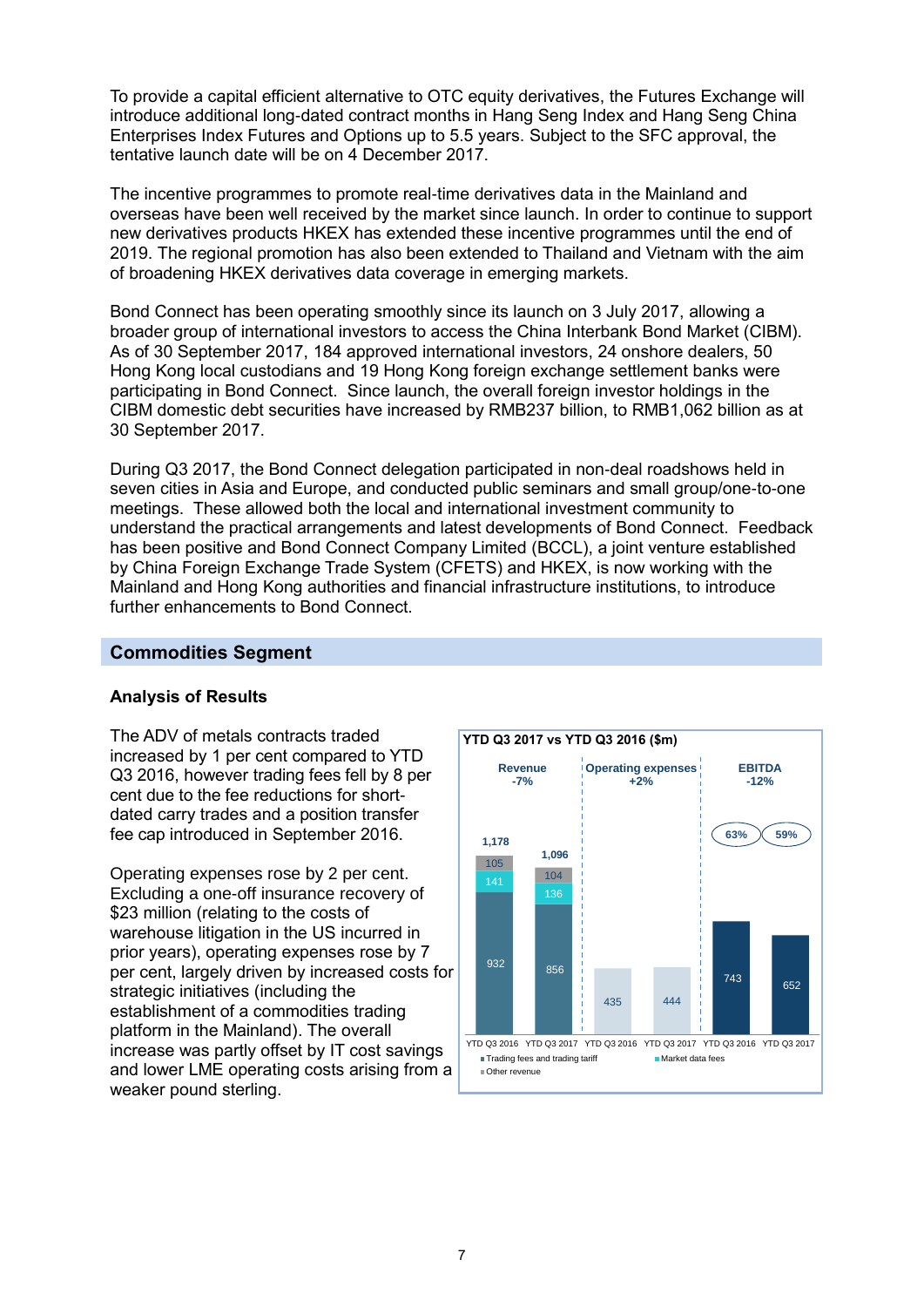#### **Business Update**

The ADV of metals contracts traded on the LME in Q3 2017 increased by 16 per cent against Q3 2016 and was 12 per cent higher than Q2 2017. The increase was driven by stronger metals market activity, higher transfer volumes and the successful launch of LMEprecious contracts.

In April 2017 the LME published a Discussion Paper on Market Structure outlining its analysis of various topics that the LME considered to be of key interest to the ongoing development of the market. On 7 September 2017, the LME published an analysis of the feedback received, which included 162 written responses, together with an announcement of the "LME Strategic Pathway". This report sets out the LME's proposed approach to developing the market based on four key principles: serve the physical market, ensure fairness,

| <b>Key Market Indicators</b>       |           |           |
|------------------------------------|-----------|-----------|
|                                    |           | YTD Q3    |
|                                    | 2017      | 2016      |
| ADV of metals contracts traded on  |           |           |
| the LME (lots)                     |           |           |
| Aluminium                          | 219,481   | 216,960   |
| Copper                             | 142,055   | 154,301   |
| Zinc.                              | 119,058   | 109,200   |
| Nickel                             | 85,506    | 80,655    |
| Lead                               | 42,767    | 43,779    |
| Precious                           | 2,162     |           |
| Others                             | 7,842     | 7,768     |
| Total                              | 618,871   | 612,663   |
| Number of trading days             | 189       | 190       |
|                                    | At        | At        |
|                                    | 30 Sept   | 30 Sept   |
|                                    | 2017      | 2016      |
| Total futures Market Open Interest |           |           |
| (lots)                             | 2,276,197 | 2,273,426 |

increase user choice and maximise trading efficiency. A revised fee structure to reduce fees on key LME spread trades (short and medium-dated carries) was also introduced and took effect from 1 October 2017.

The LMEprecious contracts were successfully launched on 10 July 2017 and continued to build momentum – as of September 2017, 35.6 million ounces (356,000 lots) of gold and 264 million ounces (52,700 lots) of silver had been traded. The combined ADV increased from 5,600 lots in the first week of launch to 7,970 lots in September. On the same day, HKEX launched a new CNH and USD Gold Futures product. This physically-delivered, dualcurrency product aims to provide a risk management tool and facilitate price discovery for both gold and fixed income and currency (FIC) market participants. As of 30 September 2017, over 30,000 gold contracts had been traded in CNH and 12,000 gold contracts in USD. The total notional value of gold traded exceeds US\$1.6 billion or CNH10 billion.

The primary aim of the LME's warehouse reform programme introduced in 2013 was to reduce structural queues to below 50 days at the five warehouses affected. At the end of September 2017, the final structural queue has dissipated. The LME considers this to be the successful conclusion of the warehouse reform programme. Operational queues, such as those caused by the cancellation of significant tonnages of metal at one warehouse, may still occur as part of the normal course of warehouse operations, and the LME will continue to monitor these on an ongoing basis.

HKEX is continuing to work towards establishing a Mainland commodity trading platform (Qianhai Mercantile Exchange Company Limited (QME)) in Qianhai, Shenzhen. HKEX aims to leverage the successful LME model to develop a credible, transparent and reliable commodities trading venue backed by efficient physical delivery and a secured warehouse system to support the Mainland's real economy.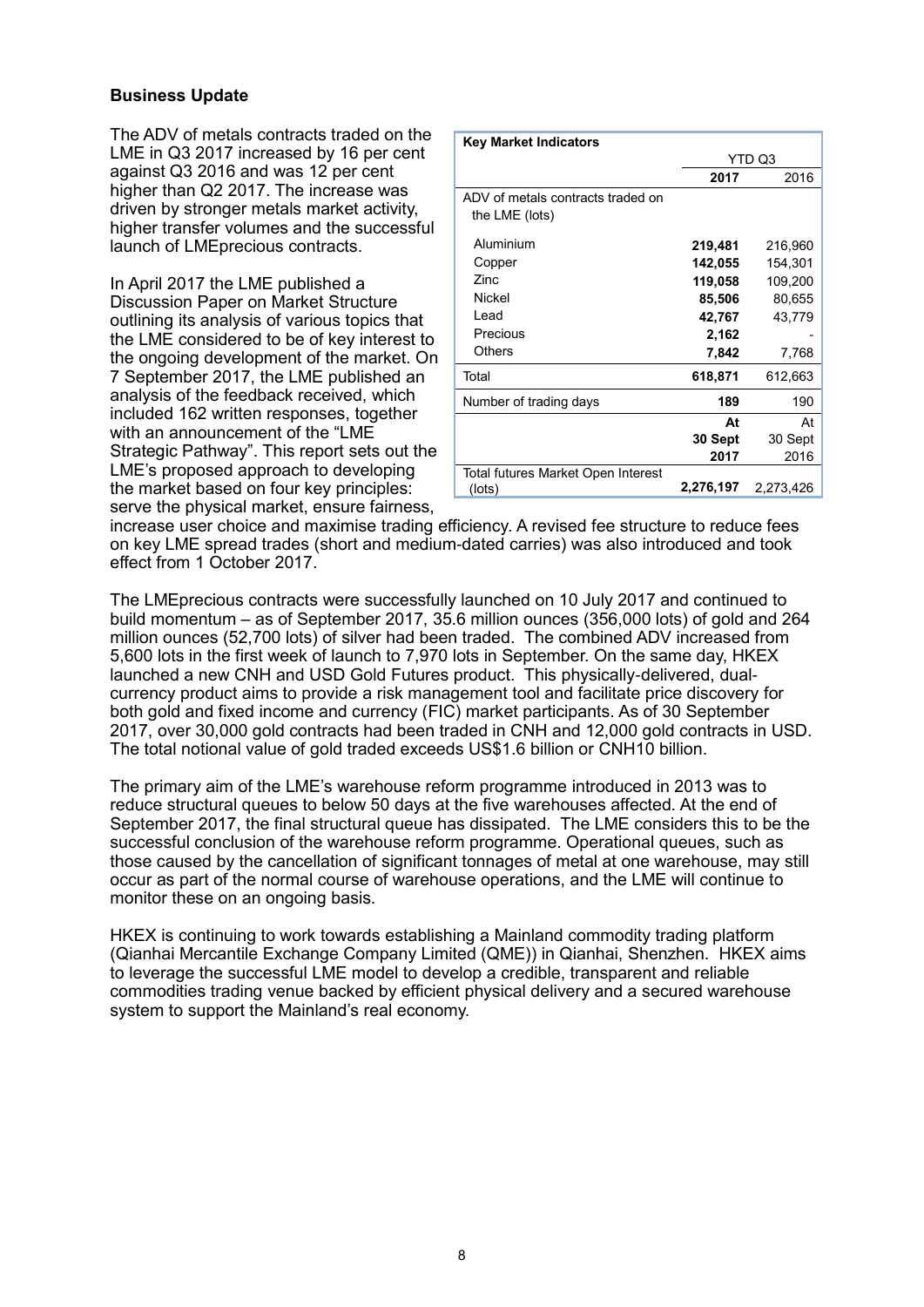# **Clearing Segment**

#### **Analysis of Results**

Clearing and settlement fees in Hong Kong increased by 14 per cent compared to YTD Q3 2016, as a result of the 21 per cent increase in Cash Market ADT and 16 per cent increase in Settlement Instructions (SIs). The positive impact of these increases was partially offset by an increase in average transaction size, resulting in a lower proportion of Cash Market trades being subject to the minimum clearing fee and a higher proportion of SI transactions being subject to the maximum fee.

Despite a 1 per cent increase in ADV of metals contracts traded, clearing fees of LME Clear fell by 4 per cent compared to YTD Q3 2016 due to the position transfer fee cap introduced in September 2016.

The \$185 million (46 per cent) increase in net investment income in YTD Q3 2017 arose from higher interest income on cash and bank deposits of Margin Funds,



attributable to both higher interest rates and higher average Margin Fund size for HKCC. The increase in funds arose from a combination of higher open interest and increased margin requirements per contract. The enhanced position limit regime introduced in June 2017 contributed to higher open interest on stock options and therefore also increased the size of Margin Funds.

The one-off post-liquidation interest of \$55 million from Lehman liquidators, received in March 2017, also contributed to the overall increase in revenue and other income.

Operating expenses increased by 11 per cent, mainly as a result of increased staff costs, premises costs and bank charges.

#### **Business Update**

The portfolio value held under Southbound and Northbound Trading of Stock Connects continued to increase and reached \$743 billion at 30 September 2017 (30 September 2016: \$330 billion) and RMB 437 billion (30 September 2016: RMB 165 billion) respectively. As a result, Stock Connect related depository, custody and nominee services fee income rose by 150

| <b>Key Market Indicators</b>                                                        |                              |                              |
|-------------------------------------------------------------------------------------|------------------------------|------------------------------|
|                                                                                     | YTD Q3                       |                              |
|                                                                                     | 2017                         | 2016                         |
| ADT traded on the Stock<br>Exchange (\$bn)<br>Average daily number of Stock         | 82.0                         | 67.8                         |
| Exchange trades<br>Average daily value of SIs (\$bn)<br>Average daily number of SIs | 1,186,506<br>211.1<br>89,573 | 1,090,138<br>182.1<br>83,144 |

per cent to \$45 million in YTD Q3 2017 (YTD Q3 2016: \$18 million).

The USD and CNH Gold Futures contracts, the first physically delivered commodities contracts in Hong Kong, were launched in July 2017. The physical delivery process has been operating smoothly since launch. Clearing Participants (CPs) are showing increasing interest in physical delivery business as the number of "Physical Delivery Participants" increases.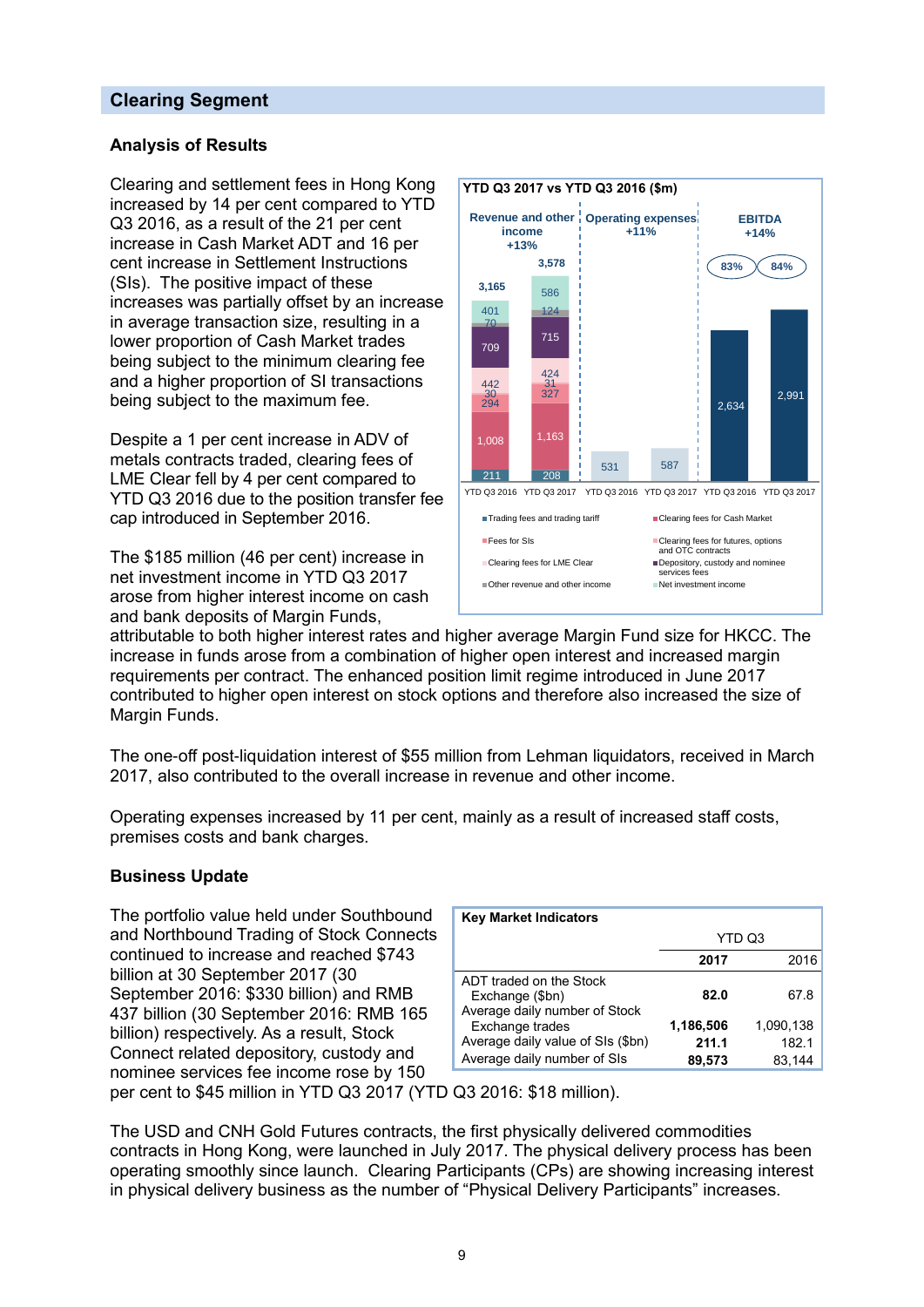OTC Clear was awarded the "Best OTC Clearing and Risk Management System Implementation" by the Asian Banker and the "Clearing House of the Year" by Asia Risk in recognition of its Cross Currency Swaps (CCS) propositions. In Q3 2017, a total of US\$9 billion notional was cleared by OTC Clear, up 1,015 per cent as compared to Q3 2016. USD/CNH CCS notional cleared in Q3 2017 was US\$2.6 billion, up 200 per cent compared to Q1 2017. OTC Clear has also admitted Australia and New Zealand Banking Group (ANZ) and BNP Paribas as clearing members during this quarter.

## **Platform and Infrastructure Segment**

## **Analysis of Results**

Network fees rose by 4 per cent as more EPs migrated from the obsolete Open Gateway to the HKEX Orion Central Gateway.

Hosting services fees increased by 13 per cent due to organic growth from subscription from new customers and increased usage of existing customers.

#### **Business Update**

During Q3 2017, all major trading, clearing, settlement, and market data dissemination systems for the Cash, Derivatives and Commodities Markets continued to perform reliably.

Implementation of the Orion Trading Platform – Securities Market platform,



which replaces the current Third Generation Automatic Order Matching and Execution System (AMS/3.8), remains on track and functional and technical user acceptance tests have been completed. Market rehearsals are planned for Q4 2017 and the new system introduced during 2018. This new system will allow HKEX to provide new functionalities and support increased trading capacity for the next decade.

China Connect Central Gateway (CCCG) was successfully introduced on 17 July 2017 to facilitate Northbound Trading for China Connect Exchange Participants (CCEPs). Over 60 per cent of Northbound Trading is now traded through CCEPs which have migrated onto the CCCG infrastructure.

HKEX plans to upgrade the derivatives platforms, The Hong Kong Futures Automated Trading System (HKATS) and The Derivatives Clearing and Settlement System (DCASS), by 2H 2018. The upgrade will bring simplified infrastructure to the derivatives market, with a reduction of the hardware footprint required at Participants' premises. Initial project briefing sessions and technical briefing sessions were held in June 2017 and September 2017 to facilitate Participants implementation planning.

# **Corporate Items**

"Corporate Items" is not a business segment but comprises central income (including net investment income of Corporate Funds), the cost of central support functions that provide services to all operating segments and other costs not directly related to any operating segments.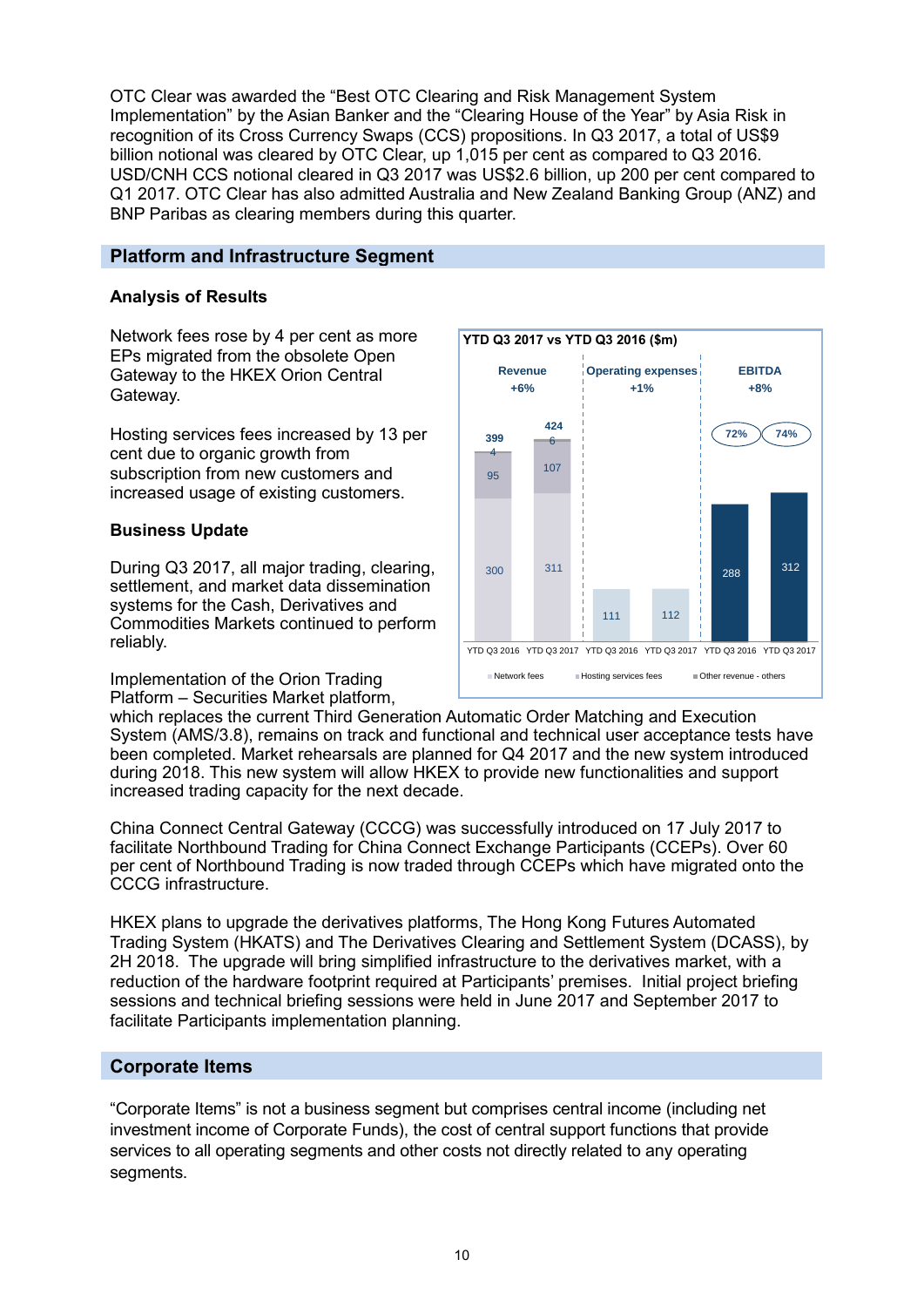In YTD Q3 2017, a one-off receipt of \$14 million deferred consideration on sale of LCH shares was recognised in net investment income. Excluding such gain, net investment income in YTD Q3 2017 increased by \$426 million principally due to fair value gains on collective investment schemes (YTD Q3 2016: fair value gains for equities and debt securities: \$119 million).

| YTD Q3 2017 vs YTD Q3 2016      | YTD Q3 |      |
|---------------------------------|--------|------|
|                                 | 2017   | 2016 |
|                                 | \$m    | \$m  |
| <b>Revenue and Other Income</b> |        |      |
| Net investment income           | 609    | 169  |
| <b>Others</b>                   |        | 11   |
| Total                           | 616    | 180  |
| <b>Operating expenses</b>       | 683    | 711  |

# **FINANCIAL REVIEW**

#### **Financial Assets and Financial Liabilities of Margin Funds and Clearing House Funds**

Margin Fund deposits of \$141.2 billion at 30 September 2017 were \$14.4 billion higher than at 31 December 2016 due to an increase in open interest in futures and options contracts cleared through HKCC and SEOCH and higher margin requirement per contract at 30 September 2017. Clearing House Fund contributions rose from \$8.7 billion at 31 December 2016 to \$14.0 billion at 30 September 2017 due to higher contributions required from CPs in response to changes in risk exposures. Funds received were invested in cash and cash equivalents, financial assets measured at amortised costs and financial assets measured at fair value through profit or loss.

#### **Borrowings**

In Q3 2017, the Group fully repaid its floating rate bank borrowings of US\$205 million, reducing the outstanding debt to HK\$1,856 million at 30 September 2017.

#### **Capital Expenditure and Commitments**

During YTD Q3 2017, the Group incurred capital expenditure of \$479 million (YTD Q3 2016: \$409 million) related to the establishment of a commodities trading platform in Mainland China, the renovation of new offices, and the development and upgrade of various trading and clearing systems. The Group's capital expenditure commitments at 30 September 2017, including those authorised by the Board but not yet contracted for, amounted to \$788 million (31 December 2016: \$981 million).

#### **Contingent Liabilities**

At 30 September 2017, there were no significant changes in the Group's contingent liabilities compared to 31 December 2016.

#### **Charges on Assets**

Securities, gold bullion and warrants were held by LME Clear as non-cash collateral for margins posted by its CPs and collateral in respect of its interest in overnight triparty reverse repurchase agreements, which together amounted to \$89,589 million at 30 September 2017 (31 December 2016: \$86,830 million). This non-cash collateral, which was not recorded on the consolidated statement of financial position of the Group, together with certain financial assets amounting to \$3,679 million at 30 September 2017 (31 December 2016: \$3,334 million) have been repledged to LME Clear's investment agent and custodian banks under first floating charge and security arrangements for the settlement and depository services they provide in respect of the collateral and investments held. The first floating charge could convert to a fixed charge in the event of contract termination, or default or insolvency of LME Clear.

#### **Changes since 31 December 2016**

There were no other significant changes in the Group's financial position or from the information disclosed under Management Discussion and Analysis in the annual report for the year ended 31 December 2016.

It is the Group's practice to declare a dividend only at the half-year and year-end and no dividend will be proposed for Q3 2017 (Q3 2016: \$Nil).

#### **Review of Financial Statements**

The Audit Committee has reviewed the Group's Unaudited Condensed Consolidated Financial Statements for YTD Q3 2017.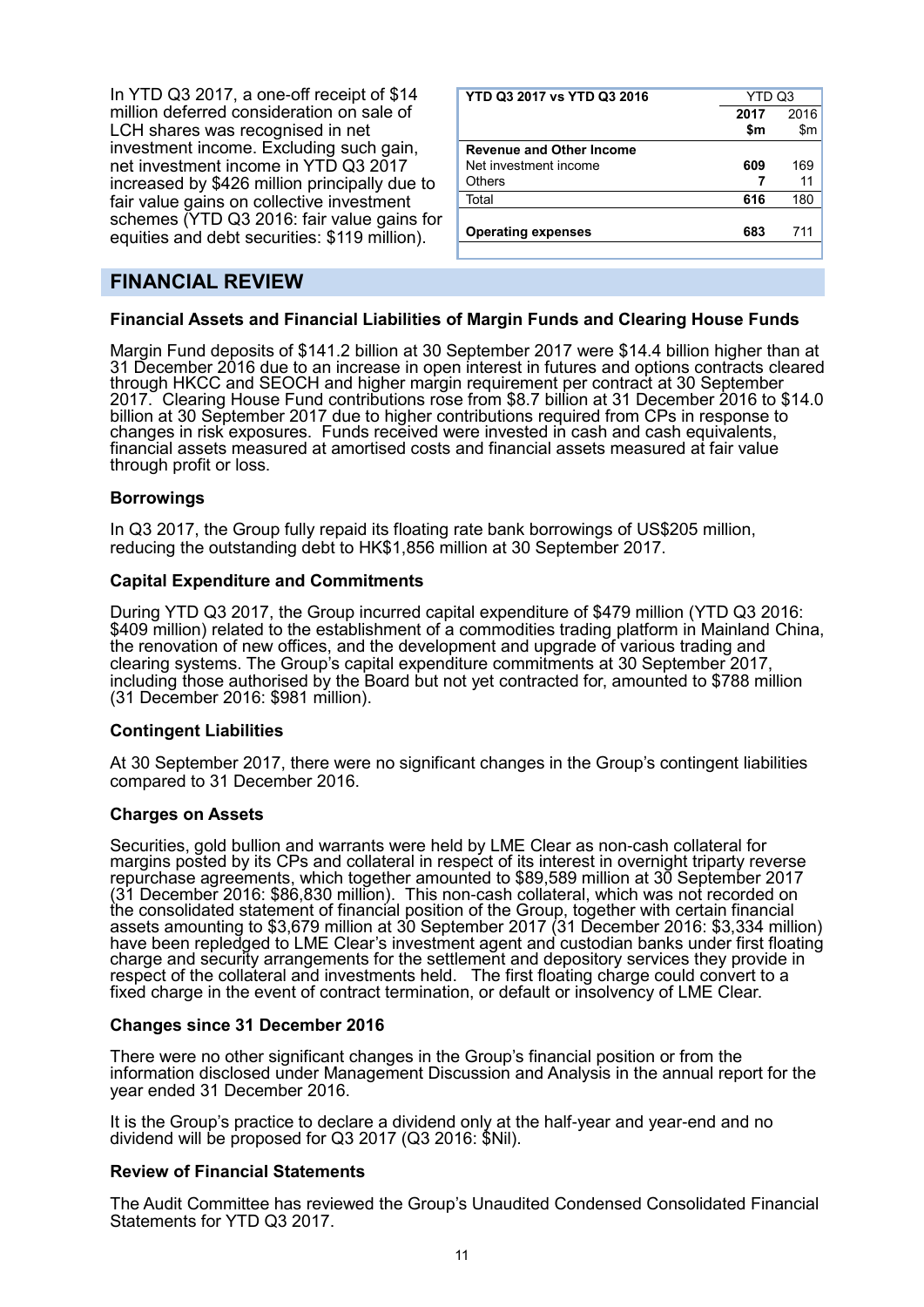# **CONDENSED CONSOLIDATED INCOME STATEMENT (UNAUDITED)**

|                                                 | Nine months<br>ended<br>30 Sept 2017<br>\$m | Nine months<br>ended<br>30 Sept 2016<br>\$m | Three months<br>ended<br>30 Sept 2017<br>\$m | Three months<br>ended<br>30 Sept 2016<br>\$m |
|-------------------------------------------------|---------------------------------------------|---------------------------------------------|----------------------------------------------|----------------------------------------------|
| Trading fees and trading tariff                 | 3,488                                       | 3,366                                       | 1,308                                        | 1,111                                        |
| Stock Exchange listing fees                     | 947                                         | 810                                         | 354                                          | 279                                          |
| Clearing and settlement fees                    | 1,945                                       | 1,774                                       | 721                                          | 587                                          |
| Depository, custody and nominee services fees   | 715                                         | 709                                         | 256                                          | 236                                          |
| Market data fees                                | 635                                         | 605                                         | 216                                          | 201                                          |
| Other revenue                                   | 727                                         | 624                                         | 223                                          | 218                                          |
| <b>REVENUE</b>                                  | 8,457                                       | 7,888                                       | 3,078                                        | 2.632                                        |
| Investment income and sundry income             | 1,200                                       | 590                                         | 376                                          | 216                                          |
| <b>REVENUE AND OTHER INCOME</b>                 | 9,657                                       | 8,478                                       | 3,454                                        | 2,848                                        |
| <b>OPERATING EXPENSES</b>                       |                                             |                                             |                                              |                                              |
| Staff costs and related expenses                | (1,639)                                     | (1,505)                                     | (566)                                        | (489)                                        |
| Information technology and computer maintenance |                                             |                                             |                                              |                                              |
| expenses                                        | (315)                                       | (379)                                       | (105)                                        | (128)                                        |
| Premises expenses                               | (261)                                       | (243)                                       | (85)                                         | (81)                                         |
| Product marketing and promotion expenses        | (30)                                        | (30)                                        | (10)                                         | (9)                                          |
| Legal and professional fees                     | (39)                                        | (63)                                        | (21)                                         | (17)                                         |
| Other operating expenses                        | (314)                                       | (302)                                       | (100)                                        | (110)                                        |
|                                                 | (2,598)                                     | (2,522)                                     | (887)                                        | (834)                                        |
| <b>EBITDA</b>                                   | 7,059                                       | 5,956                                       | 2,567                                        | 2,014                                        |
| Depreciation and amortisation                   | (547)                                       | (573)                                       | (185)                                        | (191)                                        |
| <b>OPERATING PROFIT</b>                         | 6,512                                       | 5,383                                       | 2,382                                        | 1,823                                        |
| Finance costs                                   | (93)                                        | (62)                                        | (28)                                         | (19)                                         |
| Share of losses of joint ventures               | (8)                                         | (7)                                         | (3)                                          | (2)                                          |
| <b>PROFIT BEFORE TAXATION</b>                   | 6,411                                       | 5,314                                       | 2,351                                        | 1,802                                        |
| <b>TAXATION</b>                                 | (910)                                       | (806)                                       | (328)                                        | (266)                                        |
| <b>PROFIT FOR THE PERIOD</b>                    | 5,501                                       | 4,508                                       | 2,023                                        | 1,536                                        |
| PROFIT/(LOSS) ATTRIBUTABLE TO:                  |                                             |                                             |                                              |                                              |
| - Shareholders of HKEX                          | 5,526                                       | 4,528                                       | 2,033                                        | 1,543                                        |
| - Non-controlling interests                     | (25)                                        | (20)                                        | (10)                                         | (7)                                          |
| PROFIT FOR THE PERIOD                           | 5,501                                       | 4,508                                       | 2,023                                        | 1,536                                        |
| Basic earnings per share                        | \$4.51                                      | \$3.74                                      | \$1.65                                       | \$1.27                                       |
| Diluted earnings per share                      | \$4.50                                      | \$3.73                                      | \$1.65                                       | \$1.27                                       |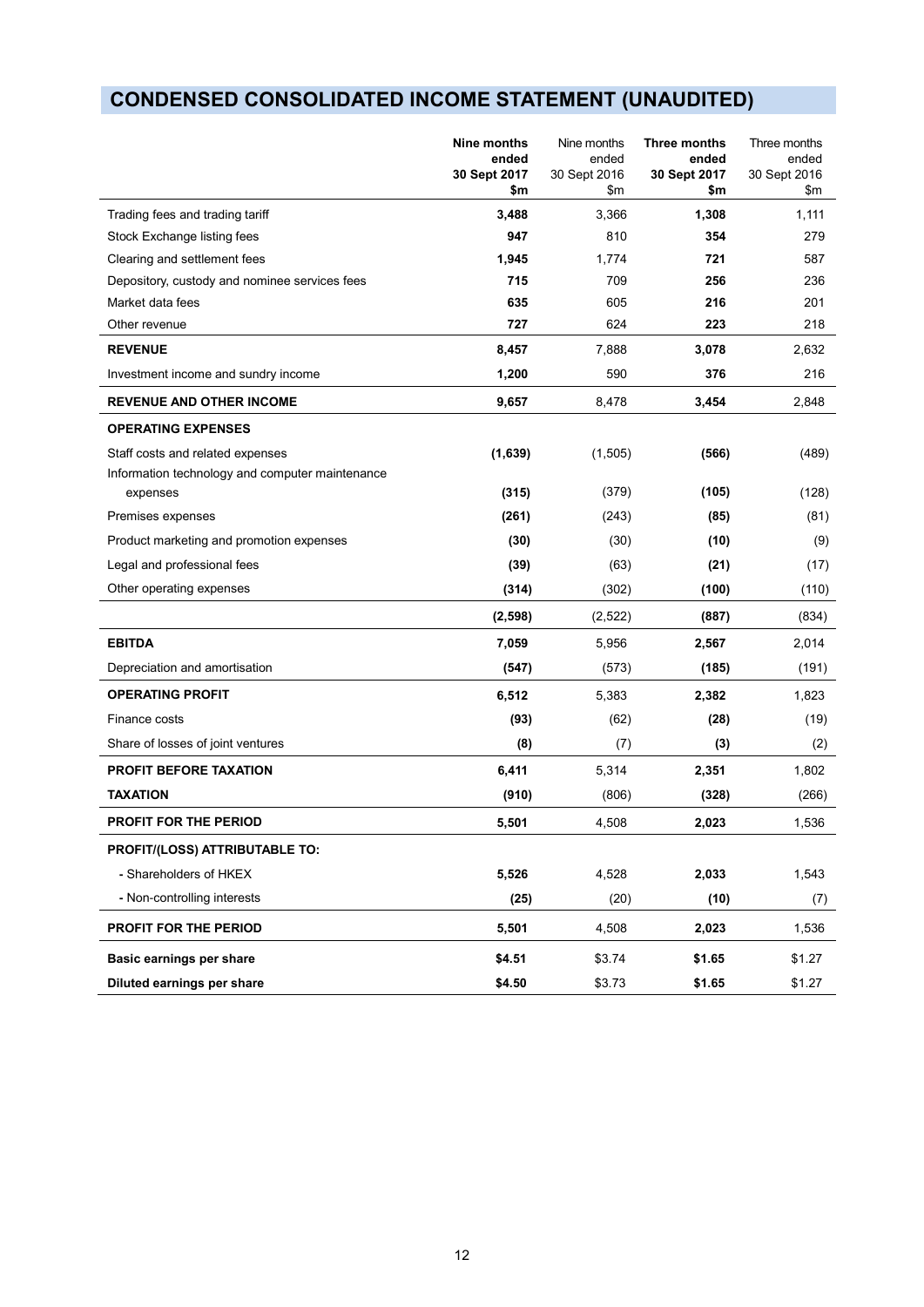# **CONDENSED CONSOLIDATED STATEMENT OF COMPREHENSIVE INCOME (UNAUDITED)**

|                                                                                                                                                          | Nine months<br>ended<br>30 Sept 2017<br>\$m | Nine months<br>ended<br>30 Sept 2016<br>\$m | Three months<br>ended<br>30 Sept 2017<br>\$m | Three months<br>ended<br>30 Sept 2016<br>\$m |
|----------------------------------------------------------------------------------------------------------------------------------------------------------|---------------------------------------------|---------------------------------------------|----------------------------------------------|----------------------------------------------|
| <b>PROFIT FOR THE PERIOD</b><br><b>OTHER COMPREHENSIVE INCOME</b><br>Items that may be reclassified subsequently to<br>profit or loss:                   | 5,501                                       | 4,508                                       | 2,023                                        | 1,536                                        |
| Currency translation differences of foreign<br>subsidiaries recorded in exchange reserve<br>Cash flow hedges: fair value gains of<br>hedging instruments | 136<br>3                                    | $\overline{7}$<br>$\blacksquare$            | 16<br>3                                      | (3)                                          |
| <b>OTHER COMPREHENSIVE INCOME</b>                                                                                                                        | 139                                         | 7                                           | 19                                           | (3)                                          |
| <b>TOTAL COMPREHENSIVE INCOME</b>                                                                                                                        | 5,640                                       | 4,515                                       | 2,042                                        | 1,533                                        |
| <b>TOTAL COMPREHENSIVE INCOME</b><br><b>ATTRIBUTABLE TO:</b>                                                                                             |                                             |                                             |                                              |                                              |
| - Shareholders of HKEX                                                                                                                                   | 5,665                                       | 4,535                                       | 2,052                                        | 1,540                                        |
| - Non-controlling interests                                                                                                                              | (25)                                        | (20)                                        | (10)                                         | (7)                                          |
| <b>TOTAL COMPREHENSIVE INCOME</b>                                                                                                                        | 5,640                                       | 4,515                                       | 2,042                                        | 1,533                                        |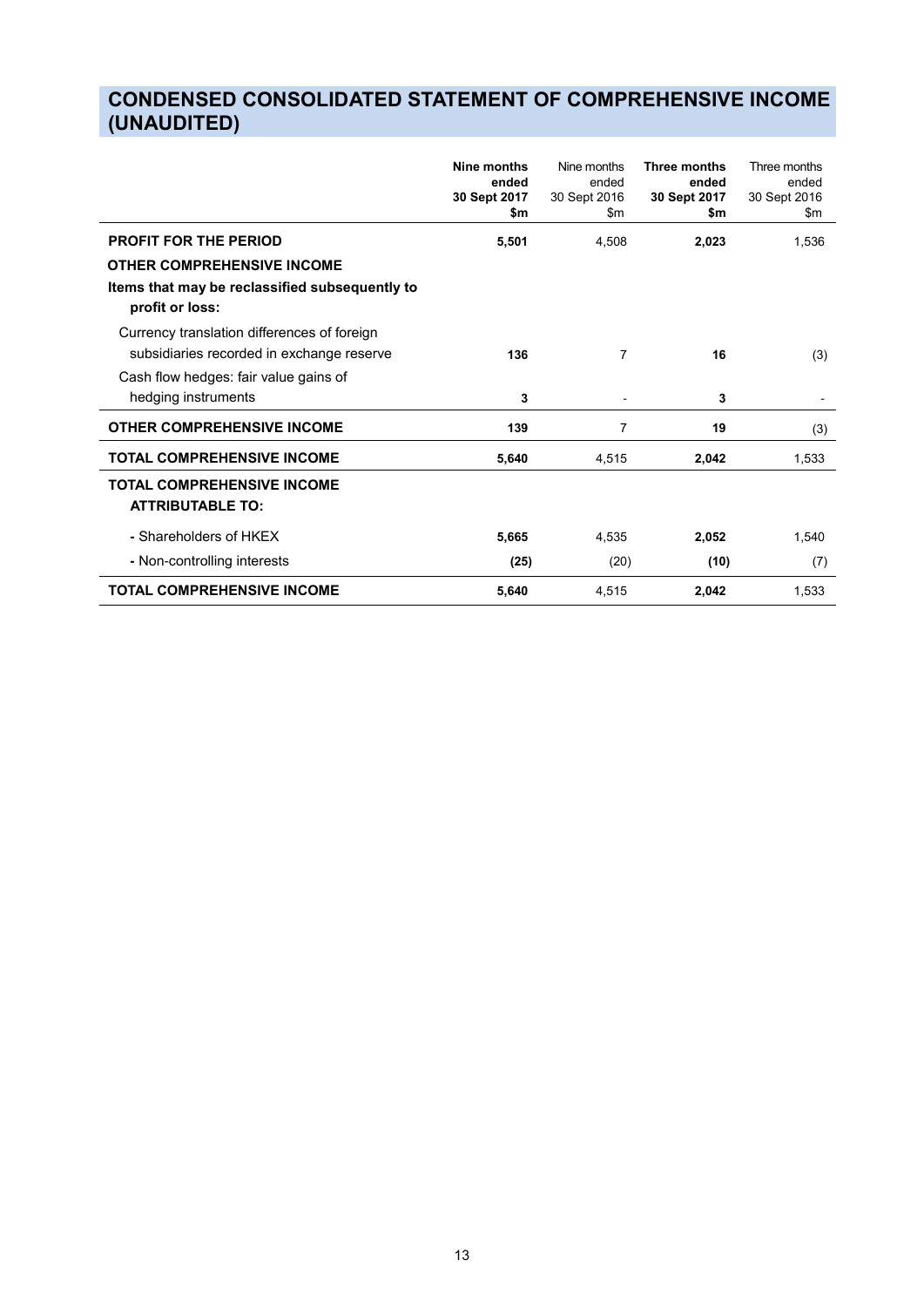# **CONDENSED CONSOLIDATED STATEMENT OF FINANCIAL POSITION (UNAUDITED)**

|                                                                                         |                | At 30 Sept 2017    |              |                          | At 31 Dec 2016     |              |
|-----------------------------------------------------------------------------------------|----------------|--------------------|--------------|--------------------------|--------------------|--------------|
|                                                                                         | Current<br>\$m | Non-current<br>\$m | Total<br>\$m | Current<br>\$m           | Non-current<br>\$m | Total<br>\$m |
| <b>ASSETS</b>                                                                           |                |                    |              |                          |                    |              |
|                                                                                         | 134,324        |                    | 134,324      |                          |                    |              |
| Cash and cash equivalents<br>Financial assets measured at fair value                    |                |                    |              | 115,723                  | $\qquad \qquad$    | 115,723      |
| through profit or loss                                                                  | 81,389         | 316                | 81,705       | 70,066                   |                    | 70,066       |
| Financial assets measured at amortised cost                                             | 33,331         | 72                 | 33,403       | 29,093                   | 74                 | 29,167       |
| Accounts receivable, prepayments and deposits                                           | 13,607         | 21                 | 13,628       | 12,928                   | 21                 | 12,949       |
| Interests in joint ventures                                                             |                | 65                 | 65           |                          | 59                 | 59           |
| Goodwill and other intangible assets                                                    |                | 17,966             | 17,966       | $\qquad \qquad -$        | 17,812             | 17,812       |
| <b>Fixed assets</b>                                                                     |                | 1,411              | 1,411        | $\overline{\phantom{0}}$ | 1,499              | 1,499        |
| Lease premium for land                                                                  |                | 21                 | 21           | -                        | 21                 | 21           |
| Deferred tax assets                                                                     |                | 28                 | 28           | $\overline{\phantom{0}}$ | 22                 | 22           |
| <b>Total assets</b>                                                                     | 262,651        | 19,900             | 282,551      | 227,810                  | 19,508             | 247,318      |
| <b>LIABILITIES AND EQUITY</b>                                                           |                |                    |              |                          |                    |              |
| <b>Liabilities</b>                                                                      |                |                    |              |                          |                    |              |
| Financial liabilities at fair value through                                             |                |                    |              |                          |                    |              |
| profit or loss                                                                          | 72,179         |                    | 72,179       | 61,627                   |                    | 61,627       |
| Margin deposits, Mainland security and<br>settlement deposits, and cash collateral from |                |                    |              |                          |                    |              |
| <b>CPs</b>                                                                              | 141,153        |                    | 141,153      | 126,846                  |                    | 126,846      |
| Accounts payable, accruals and other liabilities                                        | 15,464         | 45                 | 15,509       | 12,246                   | 30                 | 12,276       |
| Deferred revenue                                                                        | 399            |                    | 399          | 842                      |                    | 842          |
| Taxation payable                                                                        | 910            |                    | 910          | 356                      |                    | 356          |
| Other financial liabilities                                                             | 46             |                    | 46           | 37                       |                    | 37           |
| CPs' contributions to Clearing House Funds                                              | 14,009         |                    | 14,009       | 8,656                    | $\qquad \qquad -$  | 8,656        |
| <b>Borrowings</b>                                                                       |                | 1,856              | 1,856        | $\overline{\phantom{0}}$ | 3,422              | 3,422        |
| Provisions                                                                              | 86             | 72                 | 158          | 78                       | 81                 | 159          |
| Deferred tax liabilities                                                                |                | 689                | 689          | $\qquad \qquad -$        | 713                | 713          |
| <b>Total liabilities</b>                                                                | 244,246        | 2,662              | 246,908      | 210,688                  | 4,246              | 214,934      |
| <b>Equity</b>                                                                           |                |                    |              |                          |                    |              |
| Share capital                                                                           |                |                    | 25.137       |                          |                    | 22.085       |
| Shares held for Share Award Scheme                                                      |                |                    | (604)        |                          |                    | (599)        |
| Employee share-based compensation reserve                                               |                |                    | 363          |                          |                    | 226          |
| Hedging reserve                                                                         |                |                    | 3            |                          |                    |              |
| Exchange reserve                                                                        |                |                    | (124)        |                          |                    | (260)        |
| Designated reserves                                                                     |                |                    | 823          |                          |                    | 773          |
| Reserve relating to written put options to                                              |                |                    |              |                          |                    |              |
| non-controlling interests                                                               |                |                    | (293)        |                          |                    | (293)        |
| Retained earnings                                                                       |                |                    | 10,212       |                          |                    | 10,334       |
| Equity attributable to shareholders of HKEX                                             |                |                    | 35,517       |                          |                    | 32,266       |
| Non-controlling interests                                                               |                |                    | 126          |                          |                    | 118          |
| <b>Total equity</b>                                                                     |                |                    | 35,643       |                          |                    | 32,384       |
| <b>Total liabilities and equity</b>                                                     |                |                    | 282,551      |                          |                    | 247,318      |
| <b>Net current assets</b>                                                               |                |                    | 18,405       |                          |                    | 17,122       |